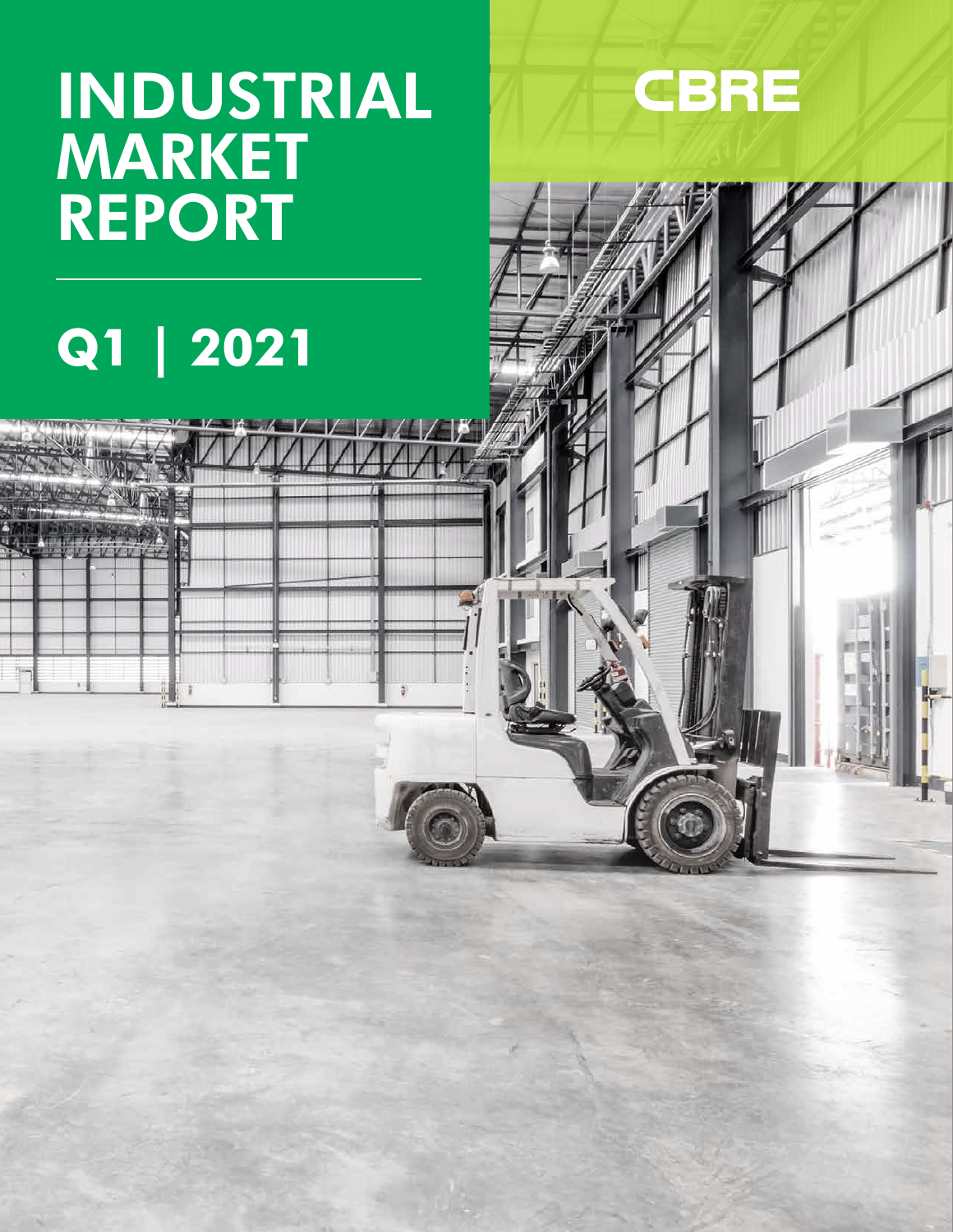# **GTA INDUSTRIAL MARKET**

TORONTO INDUSTRIAL MARKET CONTINUES TO SHATTER RECORDS

| <b>NEW SUPPLY</b><br>4.0M SQ. FT.                  |
|----------------------------------------------------|
| <b>UNDER CONSTRUCTION</b><br>10.9M SQ. FT.         |
| <b>AVG. ASK LEASE RATE</b><br>\$10.25 PER SQ. FT.  |
| <b>AVG. ASK SALE PRICE</b><br>\$246.81 PER SQ. FT. |
| <b>AVAILABILITY RATE</b><br>2.0%                   |

#### **Greater Toronto Area**

Toronto fundamentals remain strong heading into 2021. The availability rate sits at 2.0% for the third consecutive quarter. Although the availability rate is up by 60 bps year-over-year, this has only slightly alleviated pressure on constrained available product. After two consecutive quarters of relatively slower rent growth, the net rental rate witnessed large quarterly growth, increasing by \$0.49 per sq. ft. to a record breaking \$10.25 per sq. ft. Overall, the net rental rate increased by 18.9% year-over-year, nearly matching the growth rate of 20.6% from the year prior. Meanwhile the average asking user sale price hit a record-breaking \$246.80 per sq. ft., accounting for a year-over-year increase of 10.1%. 2020 concludes the year with 7.5 million sq. ft. of positive absorption. This is the lowest yearly absorption recorded since year-end 2014. Much of the positive absorption is the largely attributed to the pre-leased new supply that was delivered this year. 2021 looks to bounce back from 2020's relatively low absorption amount, as quarterly absorption has been increasing for the last three quarters.

Toronto recorded the largest new supply on record for a single year with 12.1 million sq. ft. added in 2020. Strong demand and fundamentals, including record breaking rental rates, will help push 2021 to another potential record-breaking year of new supply deliveries. Currently 10.9 million sq. ft. is under construction, however, many developers have indicated spring starts on their construction projects, with anticipated completions in the same year, leading to a potential forecast of 12.5 million sq. ft. of new supply in 2021. Despite the economic conditions, industrial land values continued to reach record levels across the GTA. With land becoming scarcer

every year, empirical evidence points to market preferences shifting away from greenfield to focus on infill development.

The Toronto 3PL market is significant in size and consists of many local, national, and global players. While 3PLS continue to compete for opportunities & absorb distribution space, broker sentiment has the 3PL market maintaining its vital importance despite narrowing margins and increasing competition as customers continue to push for flexible terms and increased efficiency. To remain competitive and win contracts, 3PLS have begun signing leases that exceed the term of their service contracts, hedging on securing future business. This has been made necessary to secure customer business while meeting GTA landlord expectations for minimum lease terms.

2020 saw the likes of e-commerce giants Amazon and, to a lesser extent, Walmart, lease up unprecedented amounts of space as they accelerate their e-commerce plans in response to COVID-19 related demand. As deal velocity slightly tapers from these groups, 2021 and 2022 may see other groups begin to ramp up their e-commerce strategies to maintain relevancy and competitiveness. The high customer expectations may be a deterrent to companies evaluating whether to fully enter the GTA market, which may further bolster 3PL activity in the market. Increasing expectations may also lead to rerouting of supply chains through Canada to deliver goods and commodities, such as food, at a much faster delivery date. 2022 may also see better and truer last mile networks built out to address the needs of downtown residents.



#### GTA FUNDAMENTALS– HISTORICAL ANALYSIS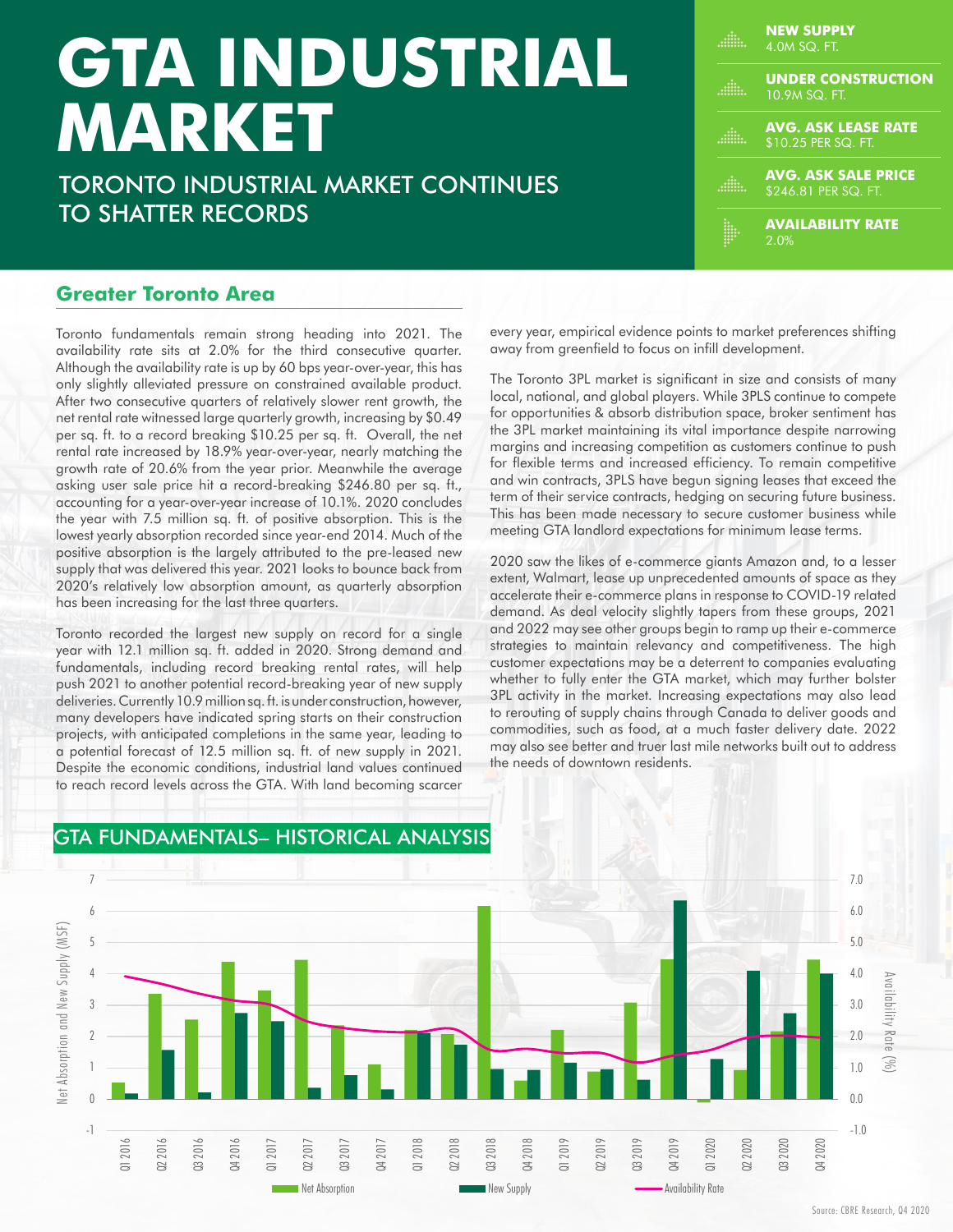### **AVAILABLE LAND**

#### **GTA WEST LAND STATS | Q4 2020**

AVERAGE LAND PRICE (\$/ACRE) | \$1,542,887

DEVELOPMENT CHARGES (PER SQ. FT. )

| <b>MILTON</b>   \$18.52 | <b>VAUGHAN   \$39.48</b>  | <b>BRAMPTON   \$21.20</b> |
|-------------------------|---------------------------|---------------------------|
| MISSISSAUGA   \$24.39   | <b>OAKVILLE</b>   \$26.50 | BURLINGTON   \$22.42      |
| ETOBICOKE $  $1.18$     | HALTON HILLS   \$17.01    | $CALEDON$ $\sqrt{320.93}$ |



#### **340 MAIN STREET N HALTON HILLS, ON**

- Halton Hills newest Industrial Park totaling 55 acres
- Hard to find rail access and outside storage
- Lands available for sale or design build
- Zoned EMP and fully serviced
- Phase 2 lands development ready, 3-16 acres

### **AVAILABLE FOR LEASE**

#### **GTA WEST INDUSTRIAL LEASE STATS | Q4 2020**

| <b>AVAILABLE FOR LEASE (SQ. FT.)</b> | 4,999,673 | q      |
|--------------------------------------|-----------|--------|
| <b>ABSORPTION YTD</b>                | 8,088,900 | .:iii  |
| <b>AVAILABILITY RATE</b>             | 1.9%      | wp:    |
| <b>AVERAGE RATE (/SQ. FT.)</b>       | \$10.16   | dia.   |
| AVERAGE TMI (/SQ. FT.)               | \$4.06    | .:iii. |





#### **45 TYLER STREET CAMBRIDGE, ON**

- 60,000 to 126,915 sq. ft. planned industrial construction
- Site plan approved
- Highway 401 exposure
- ESFR Sprinklers

#### **2600 MATHESON BOULEVARD E MISSISSAUGA, ON**

- 14, 860 sq. ft. Unique freestand on corner lot with frontage along Matheson Blvd
- Two floors of high-quality modular office space
- Close Proximity to Highways 410, 407, 427, 410 & Pearson Airport
- New roof and LED lighting installed in 2019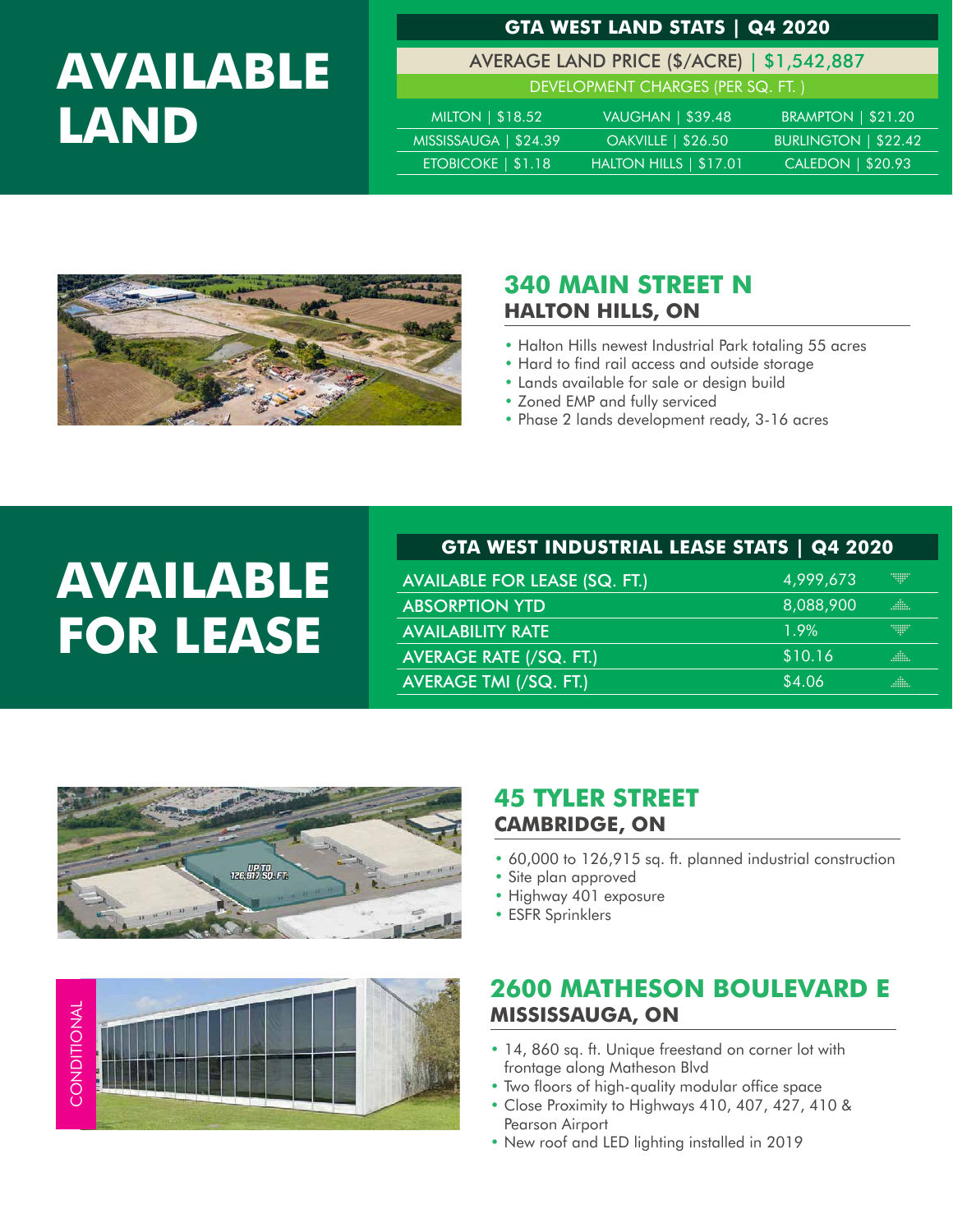### **COMING SOON...**

**DID YOU KNOW?**

**Forbes** 

### **FORTUNE**

Fortune 500 company since 2008; ranked **#128** in 2020

Ranked **#154** out of 500 companies on 2020 "Best Employers for Diversity" list

Ranked the top real estate brand for **19**  consecutive years

<u>Lipsey</u>







#### **450,000 SQ. FT. CLASS "A" DISTRIBUTION FACILITY, MILTON**

- For Lease
- The building will include a 40' clear warehouse with LED lights, 58 shipping doors, 2 drive-in doors and parking for 154 trailers.
- Available Q4 2022

#### **60,000-80,000 SQ. FT. HIGH BAY WAREHOUSE, E. BRAMPTON**

- For Lease
- Excellent shipping
- 28' clear height
- Available 2021

#### **50,000 SQ. FT. HIGHWAY EXPOSURE, CENTRAL MISSISSAUGA**

- For Lease
- Centrally located with 401 exposure this unit offers a high cube warehouse with built-out showroom and office areas.
- 30' clear height
- Available Q2 2021

#### **7,500 SQ. FT FREESTANDING FACILITY, S. MISSISSAUGA**

- For Sale
- Close to Hwy 427, Pearson Airport access and downtown Toronto with a wide range of retail amenities nearby.
- Clean warehouse with painted ceilings
- Available July 1, 2021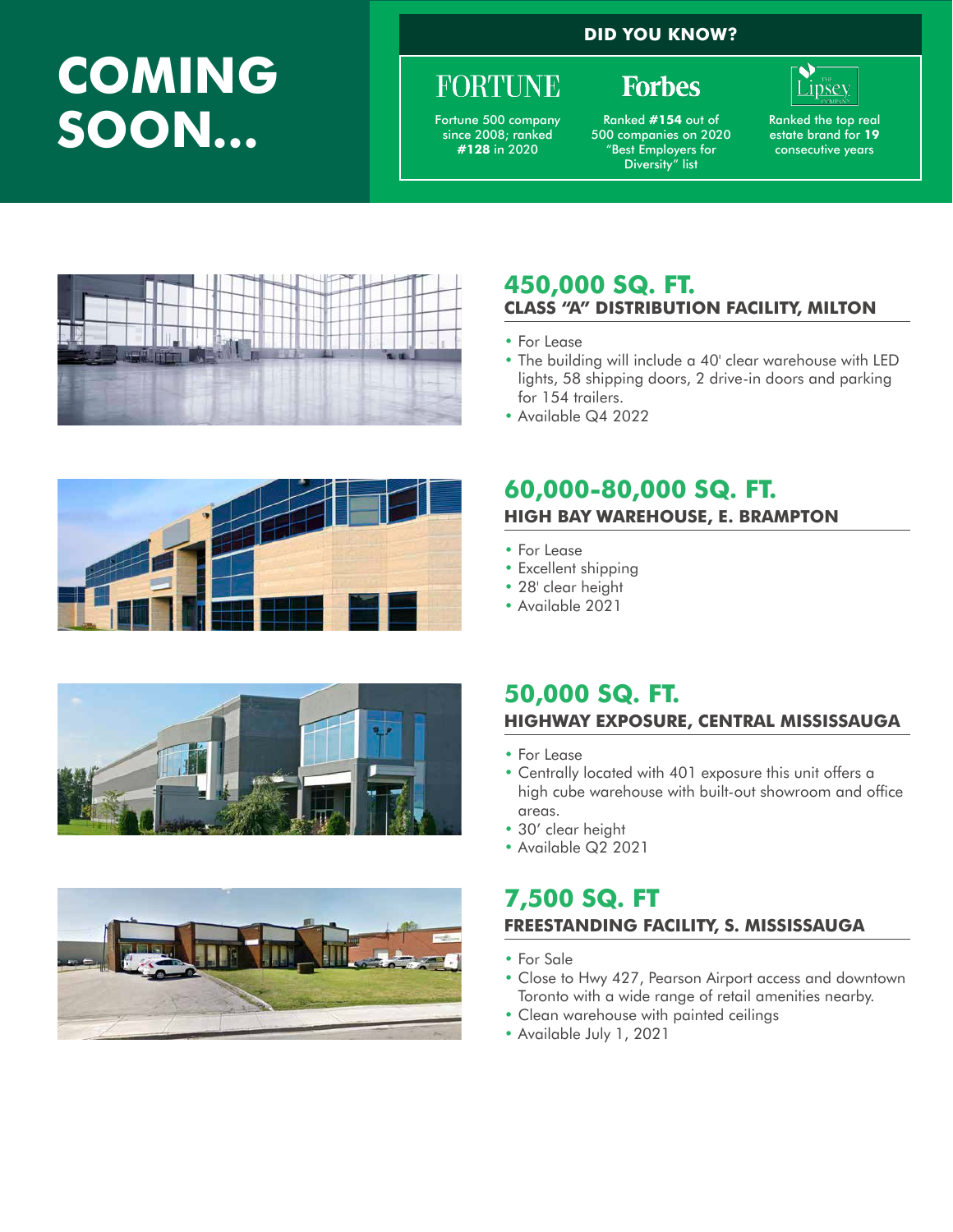### **RECENT CLIENT SUCCESS STORIES**



#### **BOWERY ROAD BRANTFORD, ON**

#### 53 Acres



**6175 EDWARDS BLVD MISSISSAUGA, ON**

244,995 sq. ft.



**615 RUSHOLME ROAD WELLAND, ON**

118,992 sq. ft.



**6197 KENNEDY ROAD MISSISAUGA, ON**

14,000 sq. ft.



**1290 CRESTLAWN DRIVE MISSISSAUGA, ON**

12,303 sq. ft.



**1355 FEWSTER DRIVE MISSISSAUGA, ON**

9,352 sq. ft.

#### **TORONTO WEST SNAPSHOT**